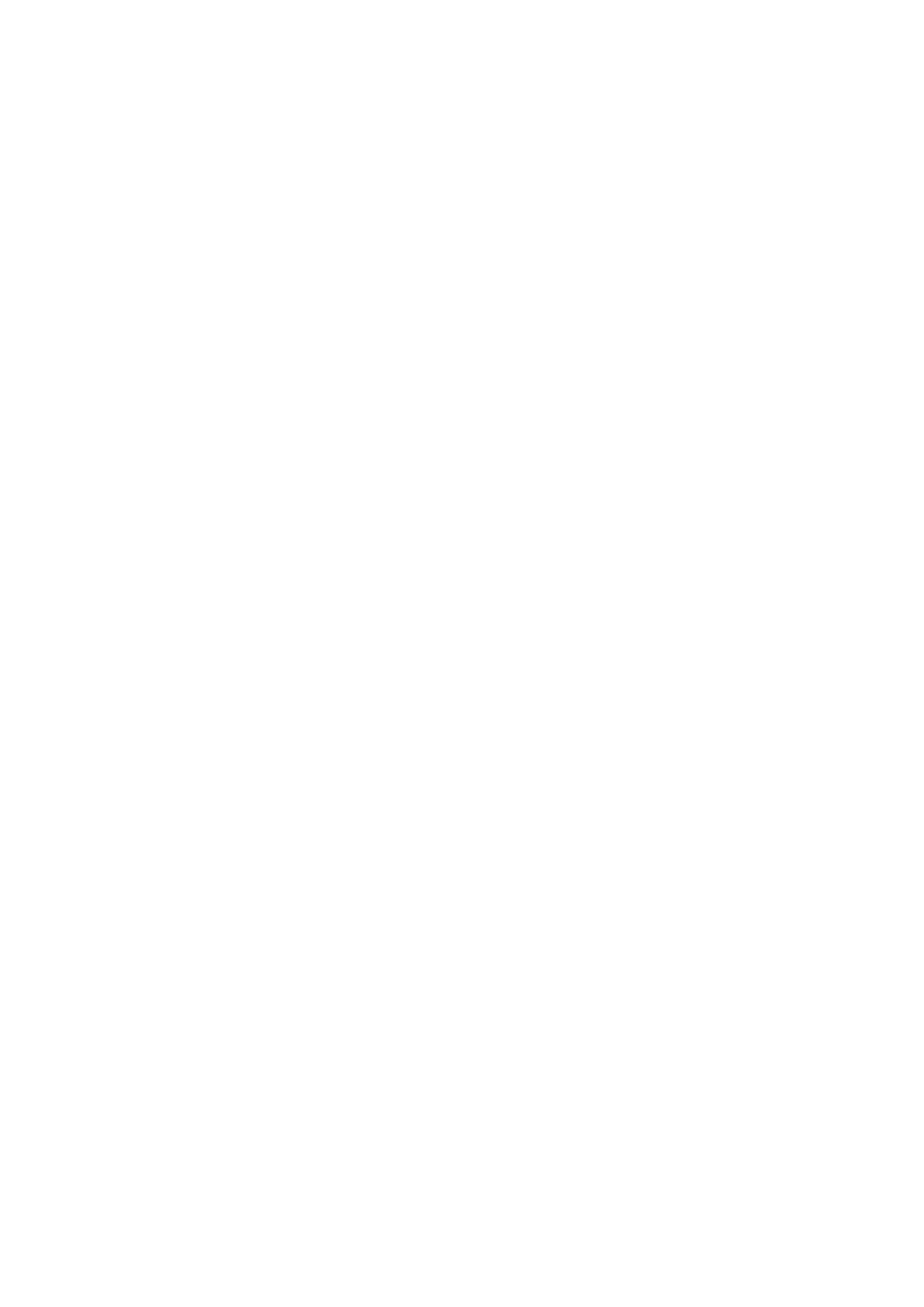#### **1. Definitions and interpretation**

#### **1.1 Definitions**

In this Agreement the following terms shall bear the following meanings:

**Alternate Director** means a person appointed as an alternate director under article [7.7\(a\).](#page-22-0)

**Applicable Law** means the Corporations Act, the Listing Rules and the ASX Settlement Operating Rules**.**

**ASX** means ASX Limited (ACN 008 624 691) or, where the context requires, the Australian Securities Exchange operated by it.

**Committee** means a committee of Directors constituted under article [8.7.](#page-26-0)

**Company** means Emyria Limited (ACN 625 085 734), as that name may be chan to time.

**Constitution** means this constitution, and a reference to an article or a schedule is a reference to an article or a schedule of this constitution.

**Corporations Act** means the *Corporations Act 2001* (Cth).

**CS Facility** has the same meaning as prescribed CS facility in the Corporations Act.

**CS Facility Operator** means the operator of a CS Facility.

**Director** means a person holding office as a director of the Company, and where appropriate includes an Alternate Director.

**Directors** means all or some of the Directors acting as a board.

**Executive Director** means a person appointed as an executive director under article [9.1\(a\).](#page-26-1)

**Issuer Sponsored Holding** means a holding on an electronic sub-register maintained by the Company in accordance with the Listing Rules.

**Listing Rules** means, in relation to a Stock Exchange, the rules of that Stock Exchange governing trading in securities quoted on that Stock Exchange, in force from time to time which apply while the company is a listed company, each as amended or replaced from time to time, except to the extent of any express written waiver by that Stock Exchange.

**Managing Director** means a person appointed as a managing director under article [9.1\(a\).](#page-26-1)

**Member** means a person entered in the Register as a holder of shares in the capital of the Company.

**Operating Rules** means the operating rules of a CS Facility regulating the settlement, clearing and registration of uncertificated shares as amended, varied or waived (whether in respect of the Company or generally) from time to time.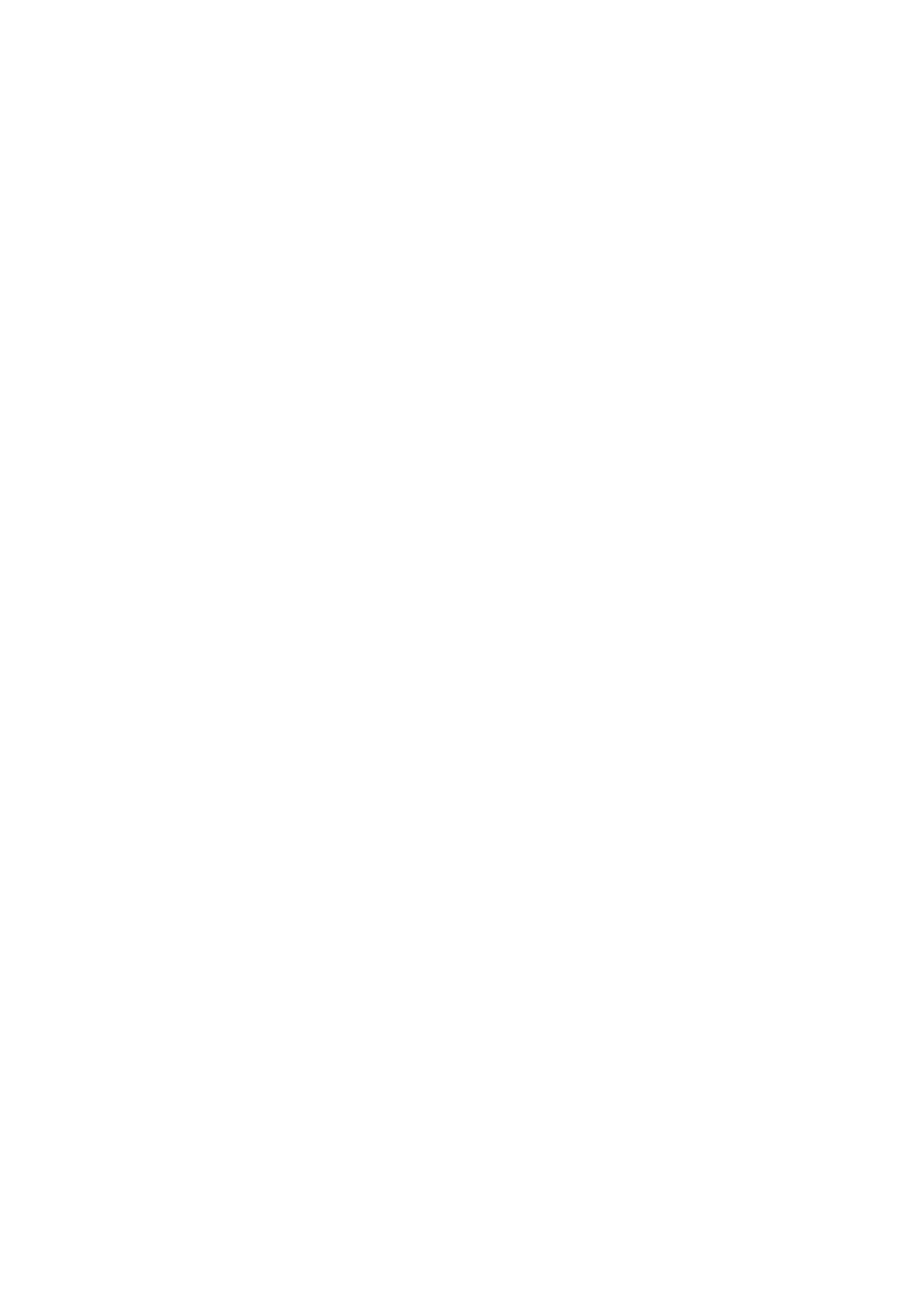- (iv) a holder of Restricted Securities will not be entitled to participate in any return of capital on those securities during the escrow period applicable to those securities except as permitted by the Listing Rules or ASX; and
- (v) if a holder of Restricted Securities breaches a Restriction Deed or a provision of the Constitution restricting a disposal of those securities, the holder will not be entitled to any dividend or distribution, or to exercise any voting rights, in respect of those securities for so long as the breach continues.

# **3. Liens, calls and forfeiture**

[Schedule](#page-42-0) 2 applies and forms part of this Constitution.

# **4. Transfer of shares**

# <span id="page-10-1"></span>**4.1 Forms of instrument of transfer**

Subject to this Constitution and the Listing Rules, a share in the Company is transferable:

- (a) as provided by the Operating Rules of an applicable CS Facility; or
- <span id="page-10-0"></span>(b) by any other method of transfer which is required or permitted by the Corporations Act and any relevant Stock Exchange.

# <span id="page-10-2"></span>**4.2 Execution and delivery of transfer**

If a duly completed instrument of transfer:

- (a) is used to transfer a share in accordance with article  $4.1(b)$ ; and
- (b) is left for registration at the share registry of the Company, accompanied by any information that the Directors properly require to show the right of the transferor to make the transfer,

the Company must, subject to the powers vested in the Directors by this Constitution, register the transferee as the holder of the share.

# <span id="page-10-3"></span>**4.3 Effect of registration**

Except as provided by any applicable Operating Rules of a CS Facility, a transferor of a share remains the holder of the share transferred until the transfer is registered and the name of the transferee is entered in the Register in respect of the share.

# **4.4 Company to register forms without charge**

The Company must register all registrable transfer forms, split certificates, renunciations and transfers, issue certificates and transmission receipts and mark or note transfer forms without imposing a charge except where a charge is permitted by the Listing Rules.

# **4.5 Power to refuse to register**

If permitted by the Listing Rules, the Directors may: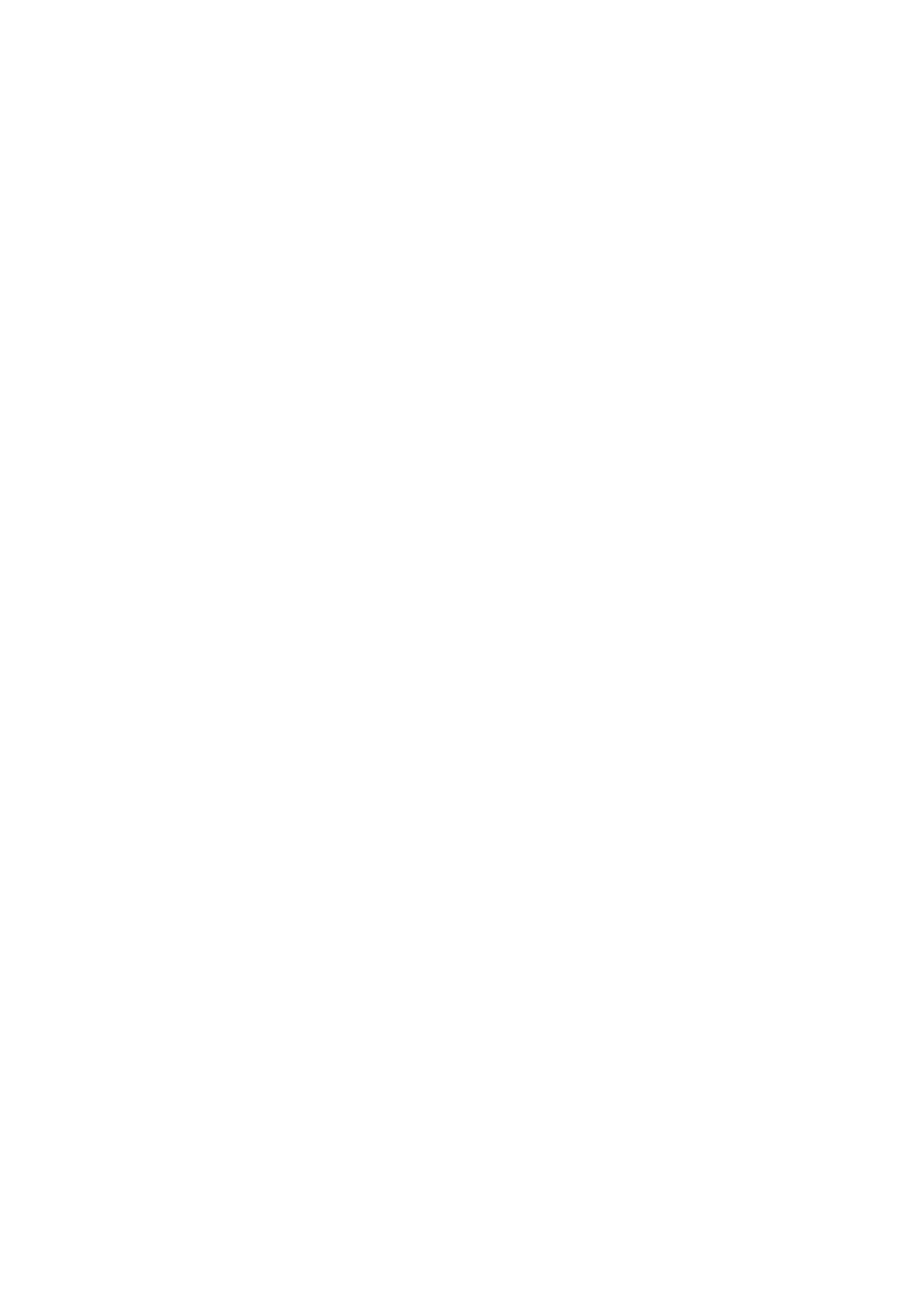# **6.11 Joint shareholders' vote**

If a share is held jointly and more than one Member votes in respect of that share, only the vote of the Member whose name appears first in the Register counts.

# **6.12 Effect of unpaid call**

A Member is not entitled at a general meeting to cast a vote attached to a share on which a call is due and payable and has not been paid.

# **6.13 Validity of vote in certain circumstances**

Unless the Company has received written notice of the matter before the start or resumption of the meeting at which a person votes as a proxy, attorney or Representative, a vote cast by that person is valid even if, before the person votes:

- (a) the appointing Member dies;
- (b) the Member is mentally incapacitated;
- (c) the Member revokes the appointment or authority;
- (d) the Member revokes the authority under which the appointment was made by a third party; or
- (e) the Member transfers the share in respect of which the appointment or authority was given.

## **6.14 Objection to voting qualification**

An objection to the right of a person to attend or vote at the meeting or adjourned meeting:

- (a) may not be raised except at that meeting or adjourned meeting; and
- (b) must be referred to the chair of the meeting, whose decision is final.

A vote not disallowed under the objection is valid for all purposes.

#### <span id="page-19-0"></span>**6.15 Direct voting**

The Directors may determine that at any general meeting or class meeting, a Member who is entitled to attend and vote on a resolution at that meeting is entitled to a direct vote in respect of that resolution. A "direct vote" includes a vote delivered to the Company by post, fax or other electronic means approved by Directors. The Directors may prescribe rules to govern direct voting including specification s as to the form, method and timing of giving the direct vote in order for the vote to be valid, and the treatment of direct votes.

## <span id="page-19-1"></span>**6.16 Treatment of direct votes**

A direct vote on a resolution at a meeting in respect of a share cast in accordance with article [6.15](#page-19-0) is of no effect and will be disregarded:

- (a) if, at the time of the resolution, the person who cast the direct vote:
	- (i) is not entitled to vote on the resolution in respect of the share; or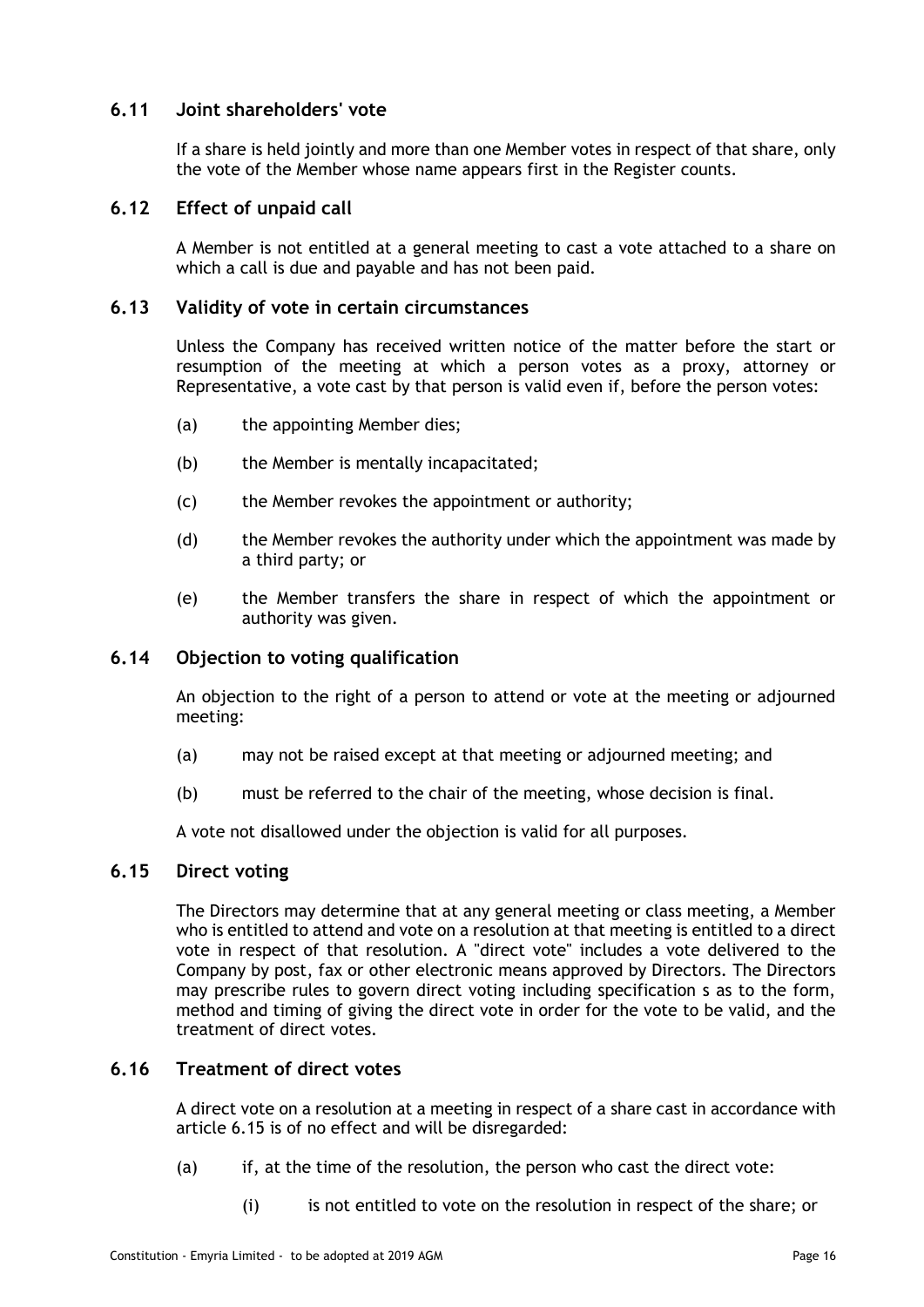- (ii) would not be entitled to vote on the resolution in respect of the share if the person were present at the meeting at which the resolution is considered;
- (b) if, had the vote been cast in person at the meeting at which the resolution is considered:
	- (i) the vote would not be valid; or
	- (ii) the Company would be obliged to disregard the vote;
- (c) subject to any rules prescribed by the Directors, if the person who cast the direct vote is present in person at the meeting at the time the resolution is considered; and
- (d) if the direct vote was cast otherwise than in accordance with any regulations, rules and procedures prescribed by the Directors under article [6.15.](#page-19-0)

# **6.17 Multiple votes**

Subject to any rules prescribed by the Directors, if the Company receives a valid direct vote on a resolution in accordance with article [6.15](#page-19-0) and [6.16](#page-19-1) and, prior to, after or at the same time as receipt of the direct vote, the Company receives an instrument appointing a proxy, attorney or Representative to vote on behalf of the same Member on that resolution, the Company may regard the direct vote as effective in respect of that resolution and disregard any vote cast by the proxy, attorney or Representative on the resolution at the meeting.

# **7. Directors**

# **7.1 Number of Directors**

Unless otherwise determined by the Company in general meeting, the number of Directors is to be not less than 3.

# <span id="page-20-3"></span><span id="page-20-0"></span>**7.2 Retirement and election of Directors**

- (a) A Director must not hold office without re-election:
	- (i) past the third annual general meeting following the Director's appointment or last election; or
	- (ii) for more than 3 years,

whichever is the longer.

- <span id="page-20-2"></span><span id="page-20-1"></span>(b) There must be an election of Directors at each annual general meeting of the Company. This can be satisfied by one or more of the following:
	- (i) a person standing for election as a new Director having been nominated in accordance with article [7.5;](#page-21-0)
	- (ii) any Director who was appointed under article [7.6](#page-21-1) standing for election as a Director;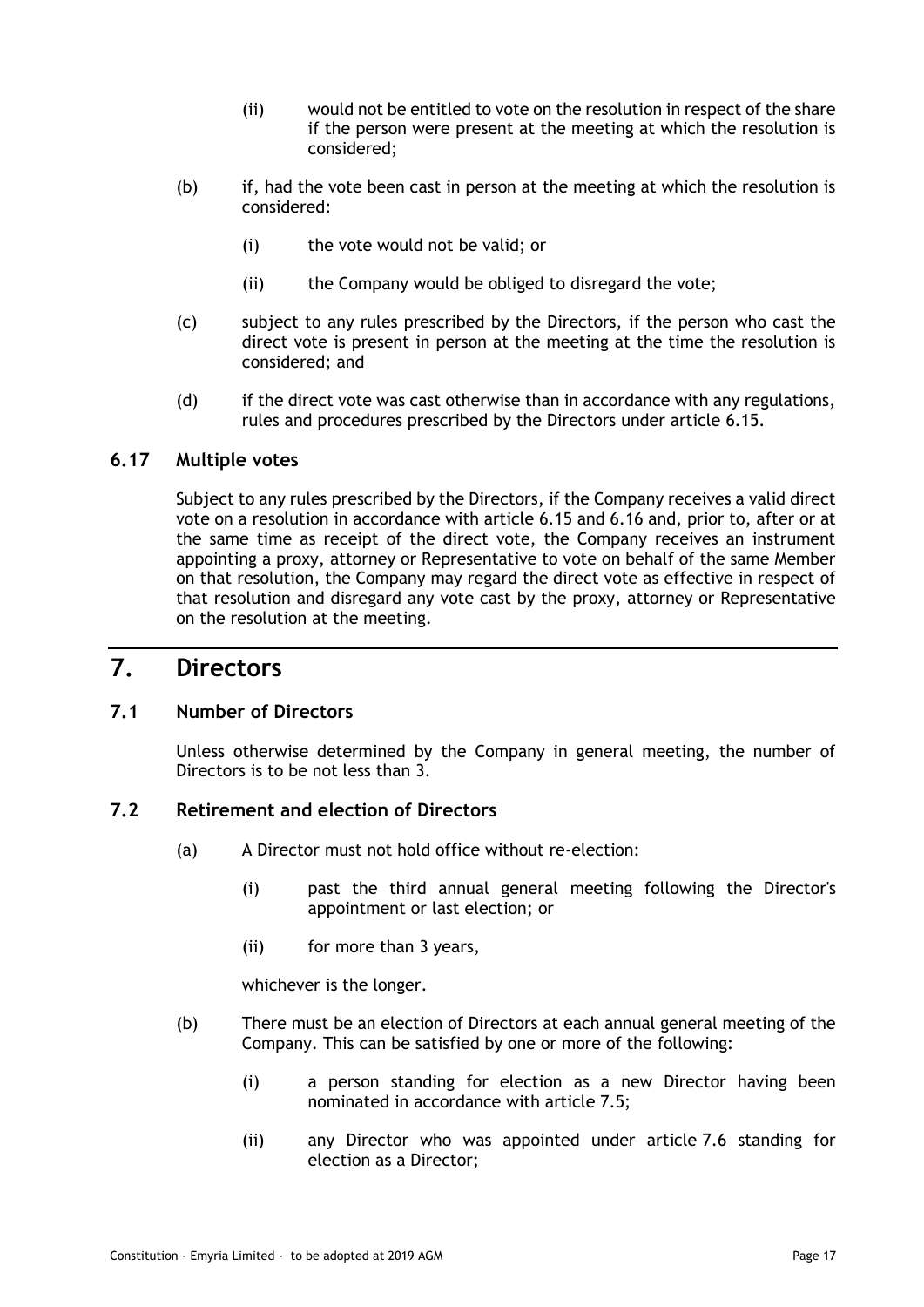- <span id="page-21-2"></span>(iii) any Director who is retiring at the end of the annual general meeting due to the tenure limitation in article [7.2\(a\),](#page-20-0) standing for reelection; or
- (iv) if no person or Director is standing for election or re-election in accordance with paragraphs [\(i\),](#page-20-1) [\(ii\)](#page-20-2) or [\(iii\),](#page-21-2) any Director who wishes to retire and stand for re-election. Otherwise, the person who has been a Director the longest without re-election must retire and stand for re-election. If 2 or more Directors have been a Director the longest and an equal time without re-election, then in default of agreement, the Director to retire will be determined by ballot.
- (c) This article does not apply to one Managing Director who is exempt from retirement and re-election in accordance with article [9.1\(d\).](#page-27-0)

# **7.3 Office held until conclusion of meeting**

A retiring Director holds office until the conclusion of the meeting at which that Director retires but is eligible for re-election.

# **7.4 Director elected at general meeting**

The Company may, at a general meeting at which a Director retires or otherwise vacates office, by resolution fill the vacated office by electing a person to that office.

# <span id="page-21-0"></span>**7.5 Eligibility for election as Director**

Except for:

- (a) a person who is eligible for election or re-election under article [7.2](#page-20-3) or [7.6;](#page-21-1)
- (b) a person recommended for election by the Directors;
- (c) a person who is a Member, if they have lodged at the Registered Office, at least 35 business days before the general meeting, but no more than 90 business days before the meeting, a notice they have signed stating their desire to be a candidate for election at that meeting; or
- (d) a person who is not a Member, if a Member intending to nominate the person for election at a general meeting has lodged at the Registered Office, at least 35 business days before the general meeting, but no more than 90 business days before the meeting, a notice signed by the Member stating the Member's intention to nominate the person for election, and a notice signed by the person stating their consent to the nomination,

a person is not eligible for election as a Director at a general meeting of the Company.

# <span id="page-21-3"></span><span id="page-21-1"></span>**7.6 Casual vacancy or additional Director**

- (a) The Directors may at any time appoint any person to be a Director, either to fill a casual vacancy or as an addition to the existing Directors.
- <span id="page-21-4"></span>(b) A Director appointed under article [7.6\(a\)](#page-21-3) may retire at the next general meeting of the Company and is eligible for election at that meeting.
- <span id="page-21-5"></span>(c) Subject to article [7.6\(d\)](#page-22-1) and unless the Director has already retired under article [7.6\(b\)](#page-21-4) and been elected, a Director appointed under article [7.6\(a\)](#page-21-3)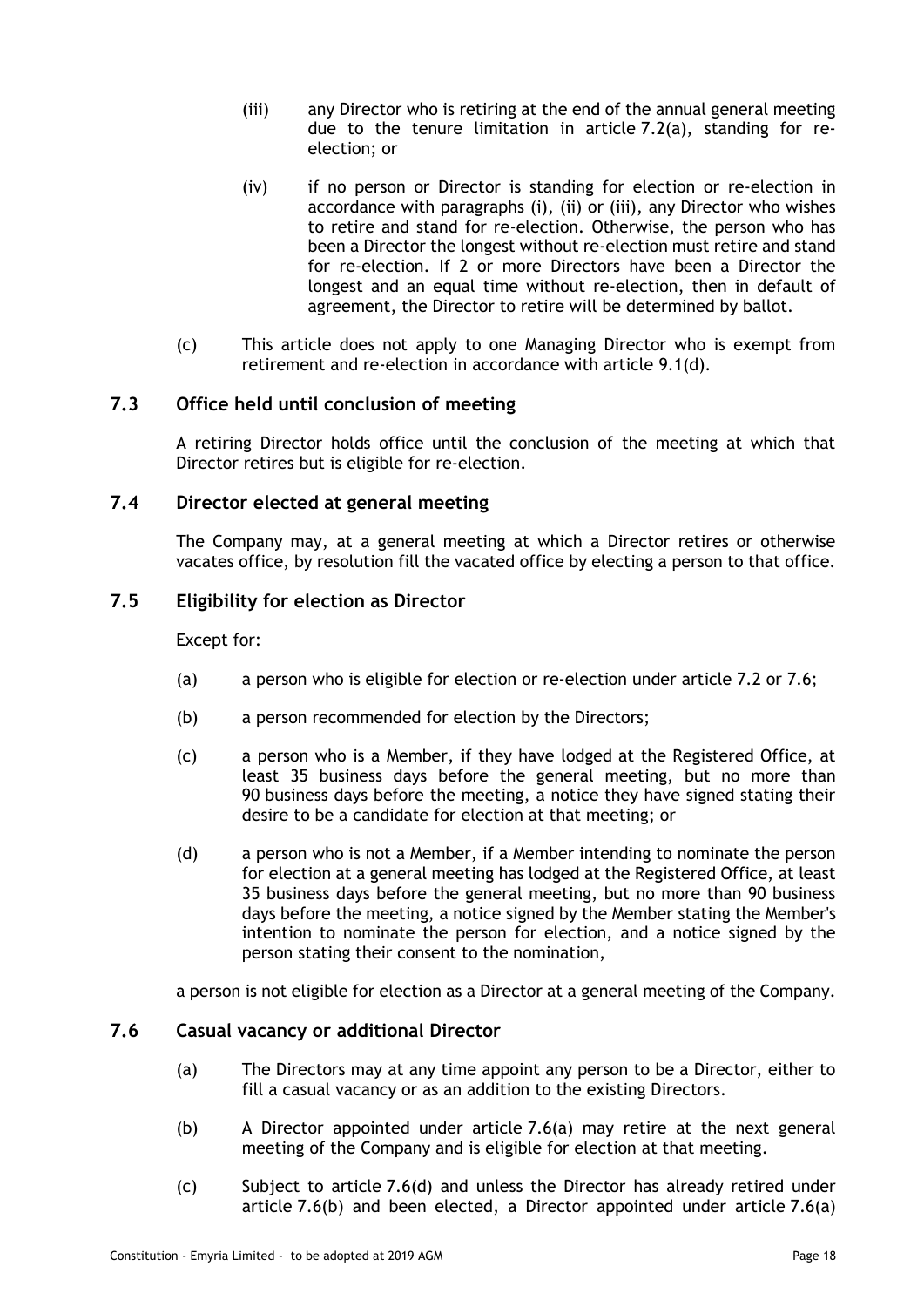holds office until the conclusion of the next annual general meeting of the Company but is eligible for election at that meeting.

<span id="page-22-1"></span>(d) Article [7.6\(c\)](#page-21-5) does not apply to one Managing Director nominated by the Directors under article [9.1\(d\).](#page-27-0)

# <span id="page-22-0"></span>**7.7 Alternate Directors**

- (a) Subject to the Corporations Act, a Director may appoint a person approved by a majority of the other Directors to be an Alternate Director in the Director's place for any period as the Director thinks fit.
- (b) An Alternate Director is entitled to notice of all meetings of the Directors and, if the appointor does not participate in a meeting, the Alternate Director is entitled to participate and vote in the appointor's place.
- (c) An Alternate Director may exercise all the powers of the appointor except the power to appoint an Alternate Director and, subject to the Corporations Act, may perform all the duties of the appointor except to the extent that the appointor has exercised or performed them.
- (d) While acting as a Director, an Alternate Director:
	- (i) is an officer of the Company and not the agent of the appointor; and
	- (ii) is responsible to the exclusion of the appointor for the Alternate Director's own acts and defaults.
- (e) An Alternate Director is not entitled to receive from the Company any remuneration or benefit under articles [7.8,](#page-22-2) [7.10](#page-23-0) or [7.11.](#page-23-1)
- (f) The appointment of an Alternate Director may be terminated at any time by the appointor even if the period of the appointment of the Alternate Director has not expired, and terminates in any event if the appointor ceases to be a Director for any reason.
- (g) An appointment, or the termination of an appointment, of an Alternate Director must be effected by a notice signed by the Director who makes or made the appointment and delivered to the Company.
- (h) An Alternate Director is not to be taken into account separately from the appointor in determining the number of Directors.

# <span id="page-22-2"></span>**7.8 Remuneration of Directors**

Subject to the Listing Rules, the Directors are to be remunerated for their services as Directors as follows:

<span id="page-22-3"></span>(a) the amount of the remuneration of the Directors is a yearly sum not exceeding the aggregate sum from time to time determined by the Company in general meeting, or until so determined, as the Directors resolve. The notice convening the meeting must include any proposal to increase the Directors' maximum aggregate remuneration and specify both the amount of any increase and the new yearly aggregate sum proposed for determination. As at the date of adopting this Constitution, the maximum aggregate remuneration is \$[insert];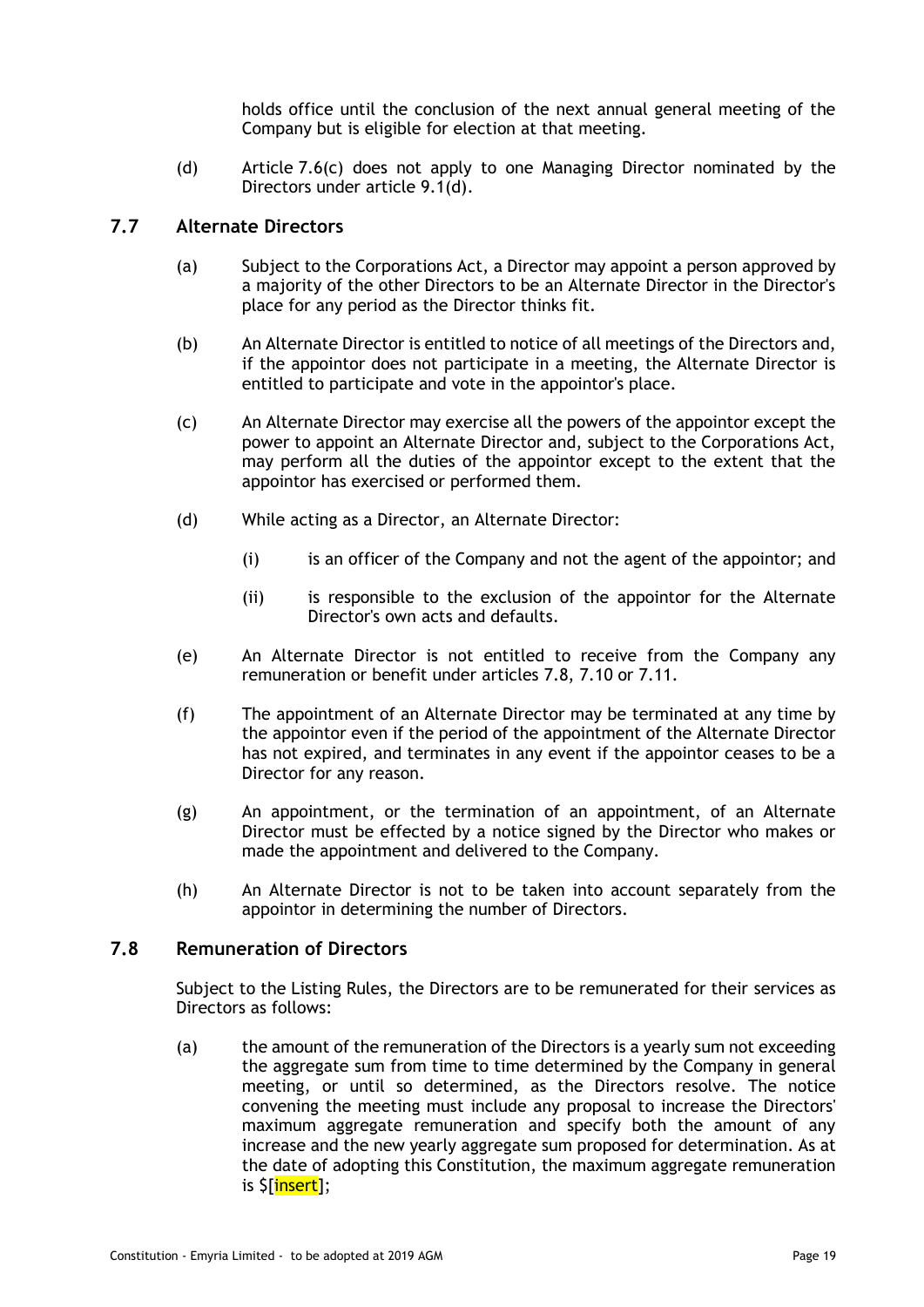- (b) the amount of the remuneration of the Directors is to be divided among them in the proportion and manner they agree or, in default of agreement, among them equally;
- <span id="page-23-3"></span>(c) the remuneration is to be provided wholly in cash unless the Directors, with the agreement of the Director concerned, determine that part is to be satisfied in the form of non-cash benefits, including the issue or purchase of shares in the Company or the grant of options or rights to subscribe for such shares (subject to the receipt of any prior Member approvals required under the Corporations Act and Listing Rules);
- (d) the sum determined by the Company in general meeting under article  $7.8(a)$ does not include:
	- (i) remuneration in the form of share, option or other equity plans approved separately by the Company in general meeting; or
	- (ii) payments or remuneration under articles [7.11](#page-23-1) (unless otherwise determined), [7.12](#page-23-2) or [11;](#page-30-0)
- (e) in making a determination under paragrap[h \(c\),](#page-23-3) the Directors may fix the value of any non-cash benefit; and
- (f) the Directors' remuneration accrues from day to day, except for any non-cash benefit which is taken to be provided at the time the benefit is provided, subject to the terms on which the benefit is provided.

This article does not apply to the remuneration of the Managing Director or any other Director appointed under article [9.1\(a\).](#page-26-1)

# **7.9 Retirement benefits**

Subject to the Corporations Act, the Company may give, or agree to give, a person a benefit in connection with that person's, or someone else's, retirement from a board or managerial office in the Company or a related body corporate of the Company.

# <span id="page-23-0"></span>**7.10 Superannuation contributions**

If required by law, the Company may make contributions to a fund for the purpose of making provision for or obtaining superannuation benefits for a Director. If required by the Listing Rules, these contributions are included in the sum determined by the Company in general meeting under article [7.8\(a\).](#page-22-3)

# <span id="page-23-1"></span>**7.11 Additional or special duties**

If a Director at the request of the Directors performs additional or special duties for the Company, the Company may remunerate that Director as determined by the Directors and that remuneration may be either in addition to or in substitution for that Director's remuneration under article [7.8.](#page-22-2)

## <span id="page-23-2"></span>**7.12 Expenses**

A Director is entitled to be reimbursed out of the funds of the Company such reasonable travelling, accommodation and other expenses as the Director may incur when travelling to or from meetings of the Directors or a Committee or when otherwise engaged on the business of the Company.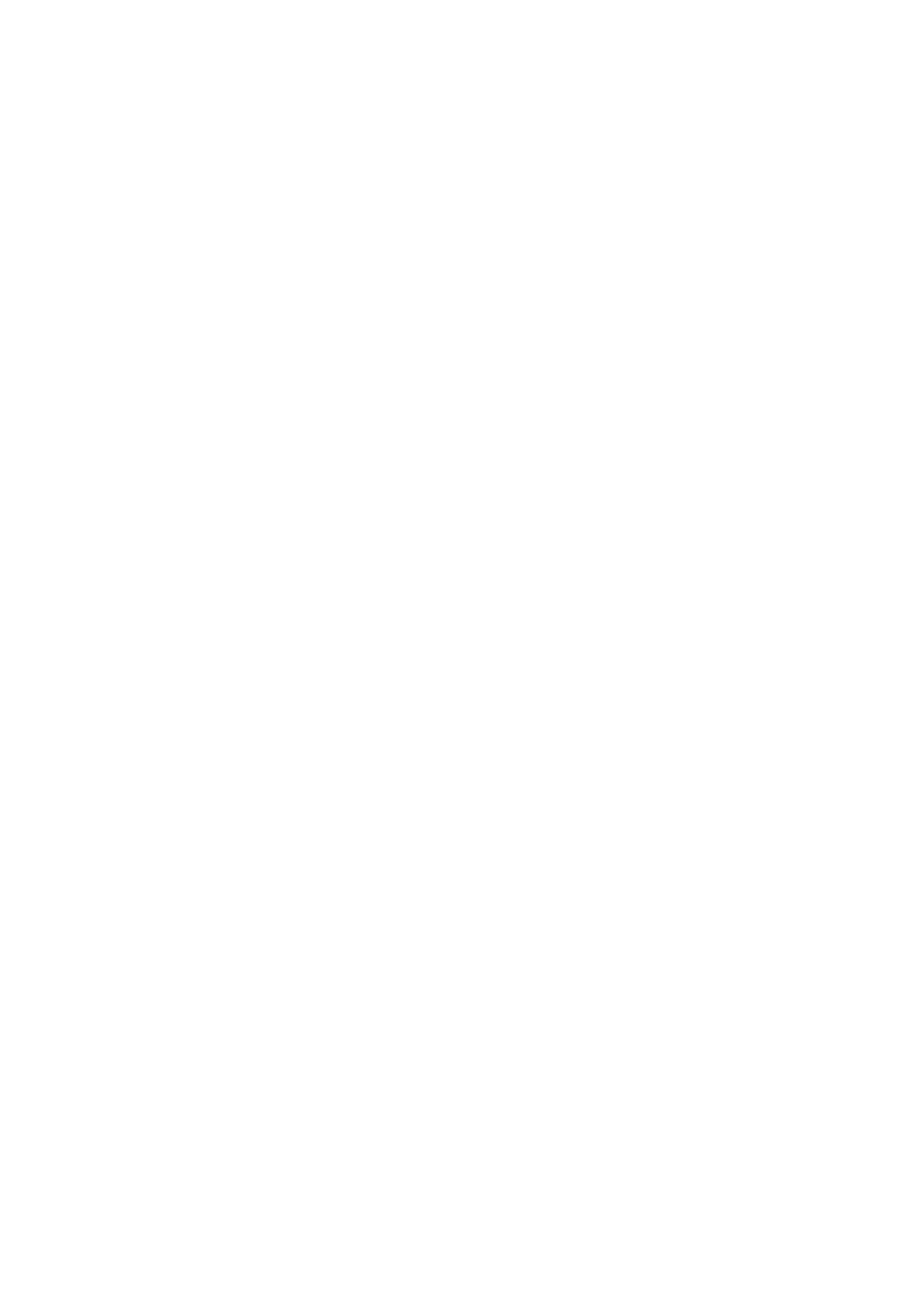# **8.6 Signing of receipts and negotiable instruments**

The Directors may determine the manner in which and persons by whom cheques, promissory notes, bankers' drafts, bills of exchange and other negotiable instruments, and receipts for money paid to the Company, may be signed, drawn, accepted, endorsed or otherwise executed.

# <span id="page-26-2"></span><span id="page-26-0"></span>**8.7 Committees**

- (a) The Directors may delegate any of their powers, other than powers required by law to be dealt with by Directors as a board, to a Committee or Committees consisting of one or more of their number as they think fit.
- (b) A Committee to which any powers have been delegated under article [8.7\(a\)](#page-26-2) must exercise those powers in accordance with any directions of the Directors.

# **8.8 Delegation of Directors' powers**

- (a) The Directors may delegate any of their powers to any persons they select for any period, to be exercised for any objects and purposes on any terms and subject to any conditions and restrictions as they think fit, and may revoke, withdraw, alter or vary the delegation of any of those powers.
- (b) The powers of delegation expressly or impliedly conferred by this Constitution on the Directors are conferred in substitution for, and to the exclusion of, the power conferred by section 198D of the Corporations Act.

# **8.9 Seals**

- (a) The Directors must provide for the safe custody of any seal of the Company.
- (b) If the Company has a common seal or duplicate common seal:
	- (i) it may be used only by the authority of the Directors, or of a Committee authorised by the Directors to authorise its use; and
	- (ii) every document to which it is affixed must be signed by a Director and be countersigned by another Director, a Secretary or another person appointed by the Directors to countersign that document or a class of documents in which that document is included.

# **9. Officers**

# <span id="page-26-1"></span>**9.1 Managing and Executive Directors**

- (a) The Directors may appoint an employee of the Company or one of its subsidiaries to the office of managing director or executive director of the Company, to hold office as Director for the period determined at the time of appointment, but not to exceed the term of employment of the employee.
- (b) The Directors may, subject to the terms of any employment contract between the relevant Director and the Company or subsidiary, at any time remove or dismiss any Managing Director or Executive Director from employment with that company, in which event the appointment as a Director will automatically cease.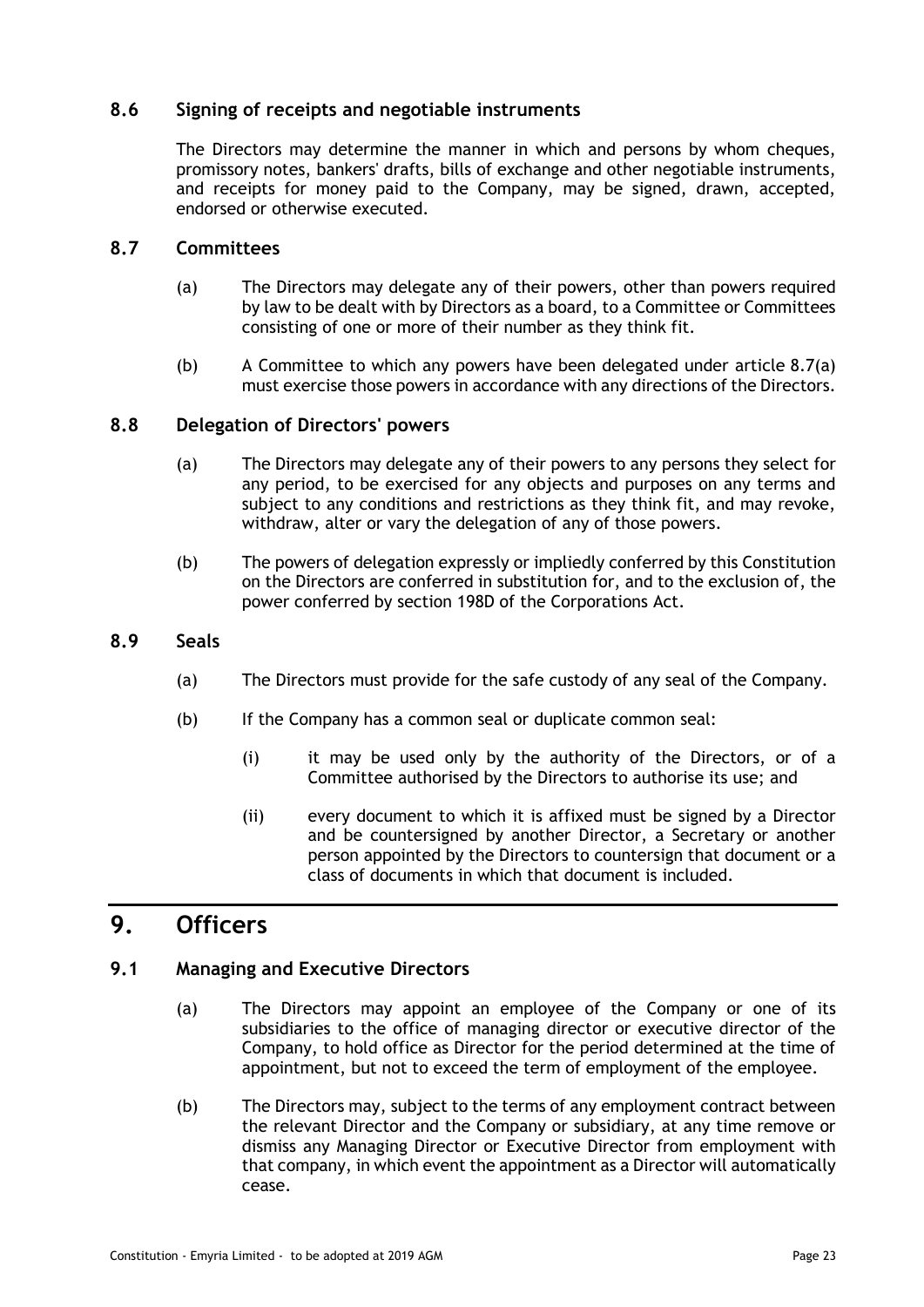- (c) Subject to article [9.1\(d\),](#page-27-0) a Managing Director or Executive Director appointed under article [9.1\(a\)](#page-26-1) is subject to re-election as director in accordance with article [7.2.](#page-20-3)
- <span id="page-27-0"></span>(d) One Managing Director, nominated by the Directors, is, while holding that office, exempt from retirement by rotation under article [7.2.](#page-20-3)
- (e) The remuneration of a Managing Director or an Executive Director may be fixed by the Directors and may be by way of salary or commission or participation in profits or by all or any of those modes, but may not be by a commission on or percentage of operating revenue.
- (f) The Directors may:
	- (i) confer on a Managing Director or an Executive Director such of the powers exercisable by them, on such terms and conditions and with such restrictions, as they think fit; and
	- (ii) withdraw or vary any of the powers conferred on a Managing Director or an Executive Director.

# **9.2 Secretary**

- (a) The Company must have at least one Secretary who is to be appointed by the Directors.
- (b) The Directors may suspend or remove a Secretary from that office.
- (c) A Secretary holds office on the terms and conditions (including as to remuneration) and with the powers, duties and authorities, as determined by the Directors. The exercise of those powers and authorities and the performance of those duties by a Secretary is subject at all times to the control of the Directors.

# **10. Proceedings of Directors**

# **10.1 Directors' meetings**

- (a) The Directors may meet together for the dispatch of business and adjourn and otherwise regulate their meetings as they think fit.
- (b) A Director may at any time, and the Secretary must on the written request of a Director, convene a meeting of the Directors.
- (c) A Directors' meeting may be called or held using any technology consented to by all the Directors. The consent may be a standing one. A Director may only withdraw their consent within a reasonable period before the meeting.

# **10.2 Questions decided by majority**

A question arising at a meeting of Directors is to be decided by a majority of votes of Directors present and entitled to vote and that decision is for all purposes a decision of the Directors.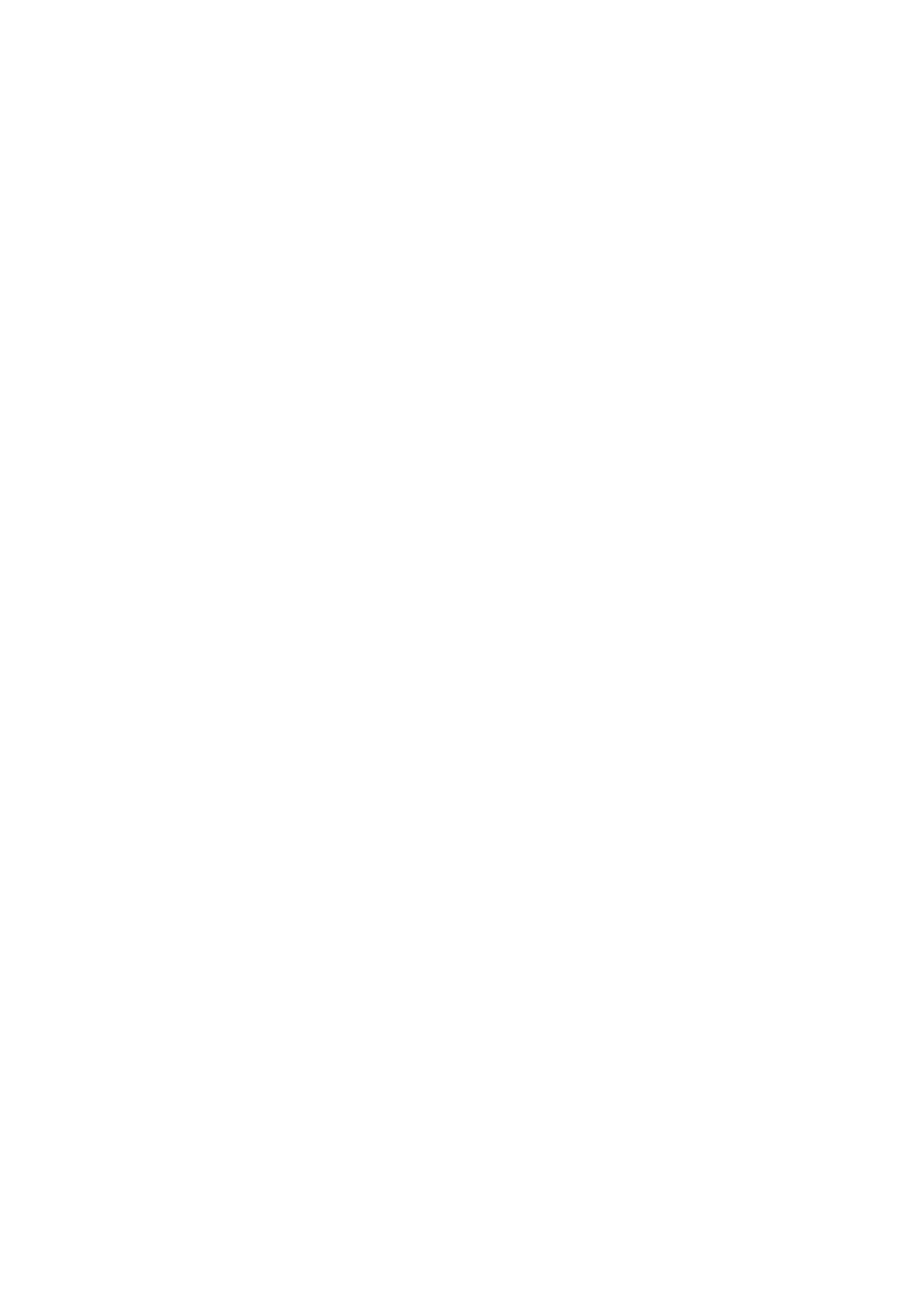# **10.10 Validity of acts of Directors**

All acts done at a meeting of the Directors or of a Committee, or by a person acting as a Director are, even if it is afterwards discovered that:

- (a) there was a defect in the appointment or continuance in office of a person as a Director or of the person so acting; or
- (b) a person acting as a Director was disqualified or was not entitled to vote,

as valid as if the relevant person had been duly appointed or had duly continued in office and was qualified and entitled to vote.

# <span id="page-30-0"></span>**11. Indemnity and insurance**

# **11.1 Indemnity**

To the maximum extent permitted by law, the Company will indemnify any current or former Director or Secretary or officer of the Company or a subsidiary of the Company out of the property of the Company against:

- (a) any liability incurred by the person in that capacity (except a liability for legal costs);
- (b) legal costs incurred in defending or resisting (or otherwise in connection with) proceedings, whether civil or criminal or of an administrative or investigatory nature, in which the person becomes involved because of that capacity; and
- (c) legal costs incurred in good faith in obtaining legal advice on issues relevant to the performance of their functions and discharge of their duties as an officer of the Company or a subsidiary, if that expenditure has been approved in accordance with the Company's policy,

except to the extent that:

- (d) the Company is forbidden by law to indemnify the person against the liability or legal costs; or
- (e) an indemnity by the Company of the person against the liability or legal costs, if given, would be made void by law.

It is not necessary for a Director to incur expense or make payment before enforcing a right of indemnity against the Company.

# **11.2 Insurance**

The Company may pay or agree to pay, whether directly or through an interposed entity, a premium for a contract insuring a person who is or has been a Director or Secretary or officer of the Company or of a subsidiary of the Company against liability incurred by the person in that capacity, including a liability for legal costs, unless:

- (a) the Company is forbidden by law to pay or agree to pay the premium; or
- (b) the contract would, if the Company paid the premium, be made void by law.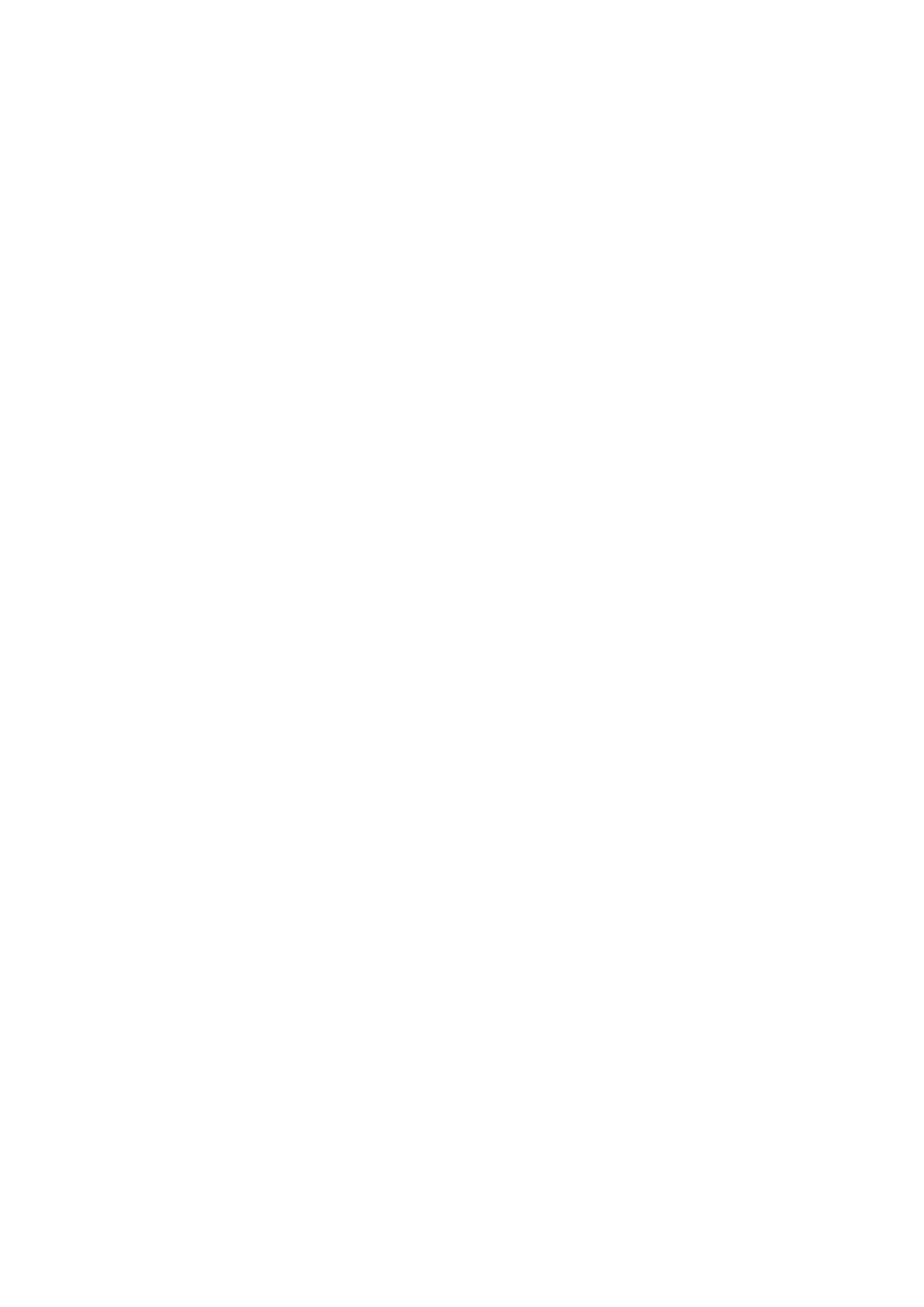the amount to an account of the Company until the Member nominates a valid account, or the amount is otherwise dealt with under article [13.11;](#page-34-0)

- (ii) fix the value for distribution of any specific assets;
- (iii) pay cash or issue shares, debentures or other securities to any Member in order to adjust the rights of all parties;
- (iv) vest any of those specific assets, cash, shares, debentures or other securities in a trustee or nominee on trust for the persons entitled to the distribution or capitalised amount, on any terms that seem expedient to the Directors; and
- <span id="page-33-0"></span>(v) authorise any person to make, on behalf of the Members, or a particular Member, entitled to any specific assets, cash, shares, debentures or other securities as a result of the decision, an agreement (including in writing) with the Company or another person which provides, as appropriate, for the distribution or issue to them of the assets, cash, shares, debentures or other securities and by applying to them their respective proportions of the amount resolved to be distributed.
- (b) Any agreement made under an authority referred to in article  $13.6(a)(v)$  is effective and binds all Members concerned
- (c) Instead of making a distribution or issue of specific assets, shares, debentures or other securities to a particular Member, the Directors may make a cash payment to that Member or allocate some or all of the assets, shares, debentures or other securities to a trustee to be sold on behalf of, and for the benefit of, or in respect of, that Member, if:
	- (i) the distribution or issue would otherwise be illegal or unlawful;
	- (ii) the distribution or issue would give rise to parcels of securities which do not constitute a marketable parcel;
	- (iii) in the Directors' discretion, the distribution or issue would, for any reason, be impracticable; or
	- (iv) the Member so agrees.
- (d) If the Company distributes to Members (either generally or to specific Members) shares, debentures or securities of the Company or another body corporate or trust (whether as a dividend or return of capital or otherwise and whether or not for value), each of those Members appoints the Company, and any officer of the Company nominated on their behalf by the Directors, as his or her agent or attorney to do anything needed or desirable to give effect, or assist in giving effect, to that distribution, including agreeing to become a member, holder of shares, holder of debentures or holder of securities of the Company or that other body corporate or trust.

### <span id="page-33-1"></span>**13.7 Payments in respect of shares**

A dividend, interest or other money payable in cash in respect of shares may be paid, unless otherwise directed by the Member, using any payment method chosen by the Directors, including: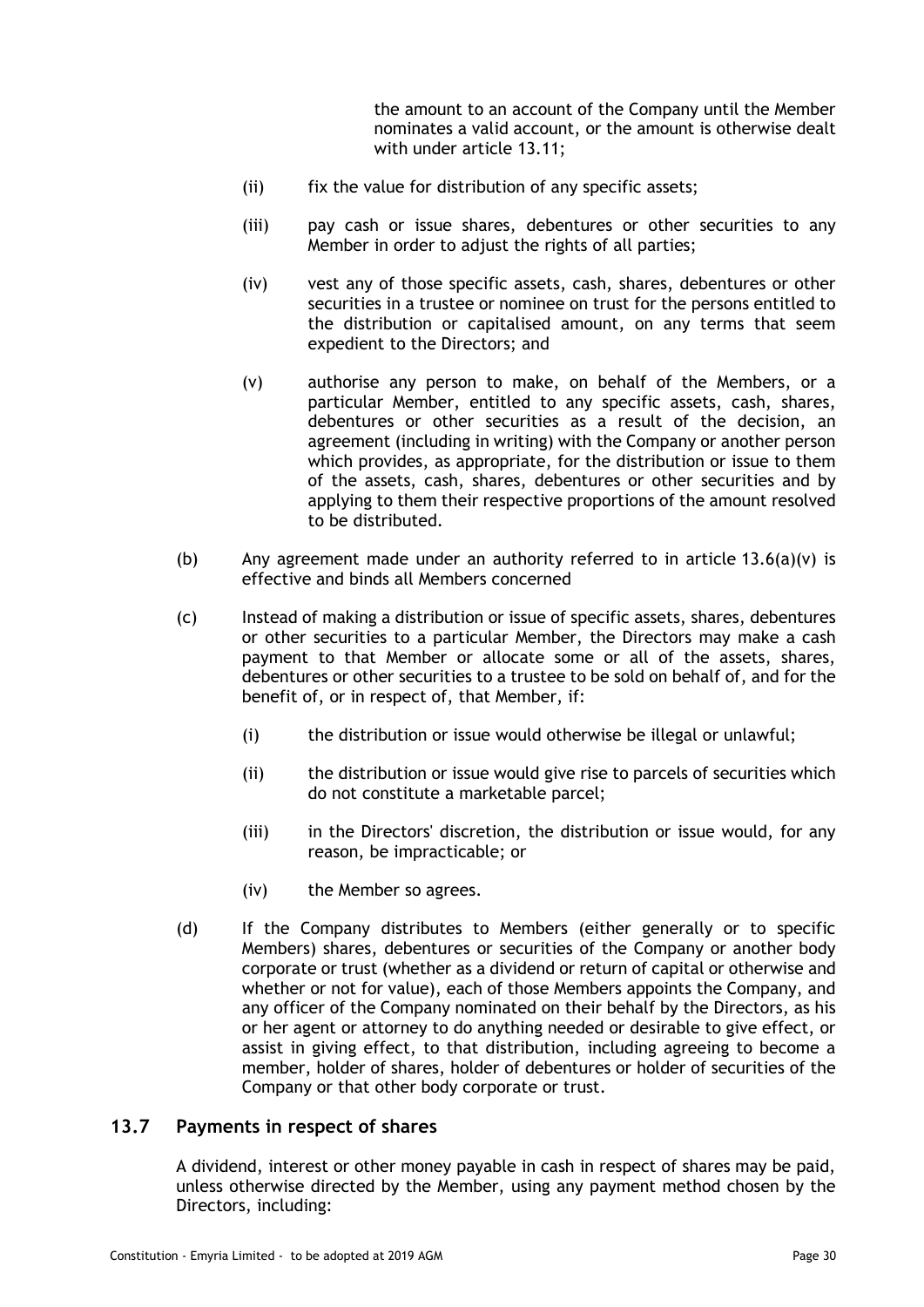- (a) by means of a direct credit or other means determined by the Directors to an account (of a type approved by the Directors) as provided in writing by the holder or holders shown on the Register; or
- (b) by cheque sent through the post directed to the address in the Register of the holder or, in the case of joint holders, to the address of the joint holder first named in the Register or to such other address as the holder or joint holder directs in writing.

Payment of money is at the risk of the holder or holders to whom it is sent.

### **13.8 Effectual receipt from one joint holder**

Any one of 2 or more joint holders may give an effectual receipt for any dividend, interest or other money payable in respect of the shares held by them as joint holders.

### **13.9 Election to reinvest dividend**

Subject to the Listing Rules, the Directors may grant to Members or any class of Members the right to elect to reinvest cash dividends paid by the Company by subscribing for shares in the Company on such terms and conditions as the Directors think fit.

### **13.10 Election to accept shares instead of dividends**

Subject to the Listing Rules, the Directors may determine for any dividend which it is proposed to pay on any shares of the Company that holders of the shares may elect:

- (a) to forego the right to share in the proposed dividend or part of such proposed dividend; and
- (b) to receive instead an issue of shares credited as fully paid on such terms as the Directors think fit.

#### <span id="page-34-0"></span>**13.11 Unclaimed dividends or other distributions**

- (a) Subject to article [13.11\(b\)](#page-34-1) unclaimed dividends or other distributions may be reinvested, after deducting reasonable expenses, into shares in the Company on behalf of, and in the name of the member concerned or dealt with by the Directors as they think fit for the benefit of the Company until claimed, or until required to be dealt with in accordance with any law relating to unclaimed moneys.
- <span id="page-34-1"></span>(b) Any unclaimed dividend or other distribution, which is less than \$100.00 or a residual sum which arises from a reinvestment that has not been claimed for 12 months or more, may, at the discretion of the Directors, be donated to charity on behalf of the Member, as the board of Directors decides.

# **13.12 Capitalisation of reserves and profits**

The Directors:

(a) may resolve to capitalise any sum, being the whole or a part of the amount for the time being standing to the credit of any reserve account or the profit and loss account or otherwise available for distribution to Members; and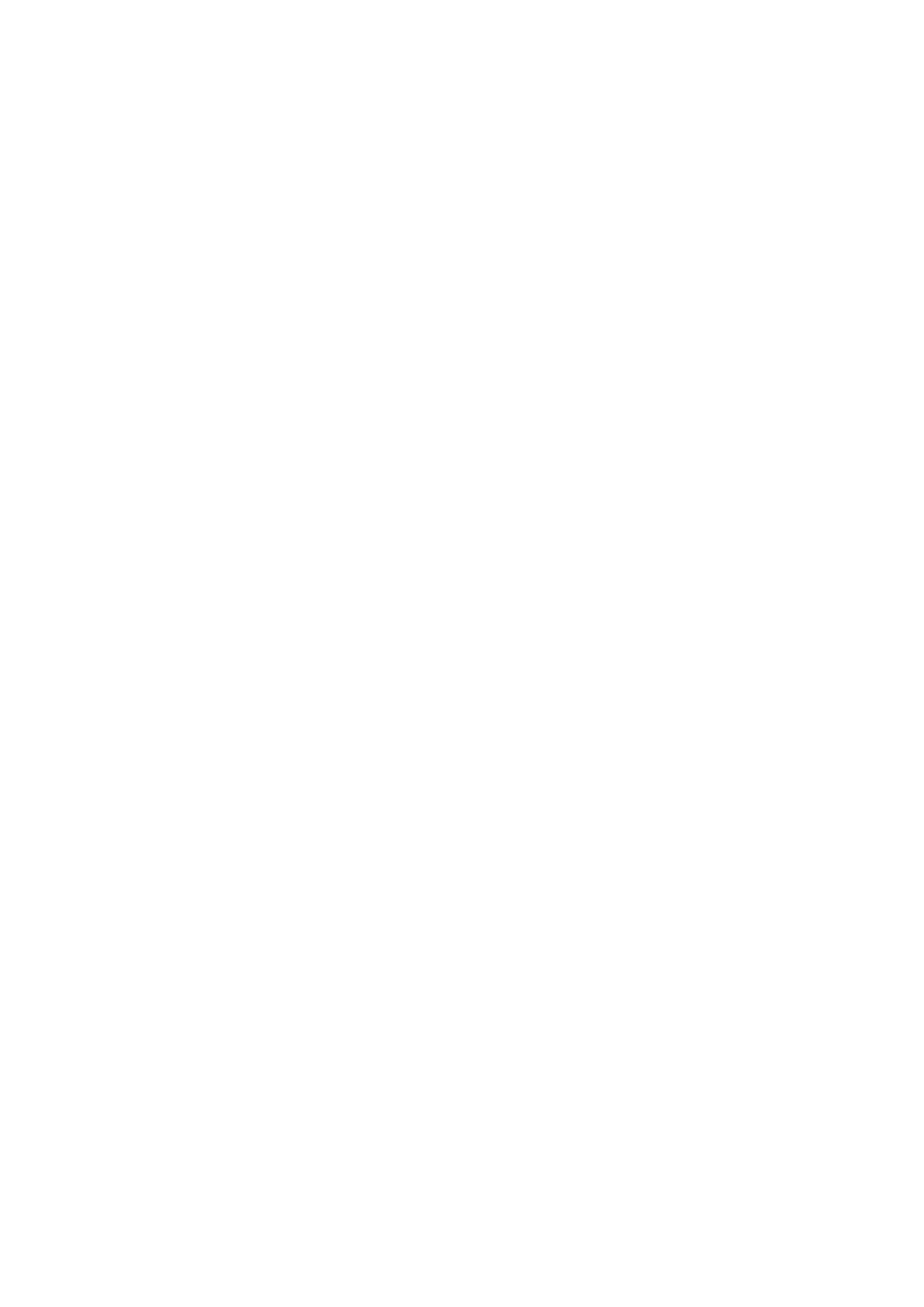# **Schedule 2 – Liens, calls and forfeiture**

# <span id="page-42-1"></span><span id="page-42-0"></span>**1. Lien**

# (a) **Lien on shares**

To the extent permitted by law, the Company has a first and paramount lien on every share for:

- (i) all due and unpaid calls and instalments in respect of that share;
- (ii) all money which the Company is required by law to pay, and has paid, in respect of that share;
- (iii) interest at the Prescribed Interest Rate on the amount due from the date it becomes due until payment; and
- (iv) reasonable expenses of the Company in respect of the default on payment.

### <span id="page-42-2"></span>(b) **Lien on loans under employee incentive schemes**

The Company also has a first and paramount lien on each share registered in the name of the Member for all money payable to the Company by the Member under loans made under an employee incentive scheme.

### (c) **Lien on distributions**

A lien on a share under paragraph [1\(a\)](#page-42-1) or [1\(b\)](#page-42-2) extends to all distributions for that share, including dividends.

# (d) **Exemption from paragraph [1\(a\)](#page-42-1) or [1\(b\)](#page-42-2)**

The Directors may at any time exempt a share wholly or in part from the provisions of paragraph [1\(a\)](#page-42-1) or [1\(b\).](#page-42-2)

#### (e) **Extinguishment of lien**

The Company's lien on a share is extinguished if a transfer of the share is registered without the Company giving notice of the lien to the transferee.

#### (f) **Company's rights to recover payments**

A Member must reimburse the Company on demand in writing for all payments the Company makes to a government or taxing authority in respect of the Member, the death of a Member or the Member's shares or any distributions on the Member's shares, including dividends, where the Company is either:

- (i) required by law to make the relevant payment; or
- (ii) advised by a lawyer qualified to practice in the jurisdiction of the relevant government or taxing authority that the Company is required by law to make the relevant payment.

The Company is not obliged to advise the Member in advance of its intention to make the payment.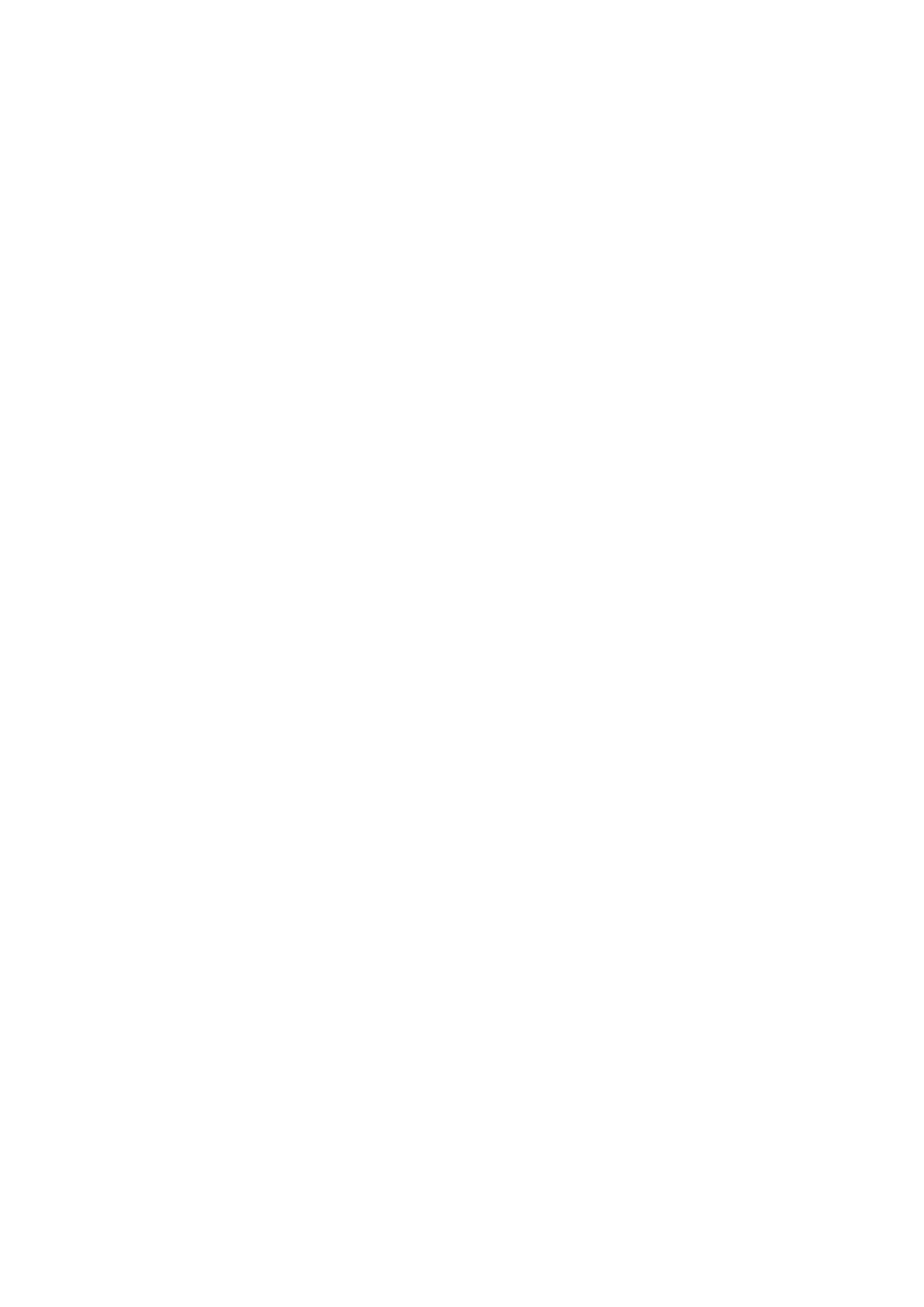irregularity or invalidity in connection with the actions of the Company under this article.

### **9. Payment of proceeds**

Subject to paragraph [10,](#page-52-0) where:

- (a) Relevant Shares of a Member are sold by the Company on behalf of the Member under this article; and
- (b) the certificate for the Relevant Shares (unless the Company is satisfied that the certificate has been lost or destroyed or the Relevant Shares are on the Issuer Sponsored subregister) has been received by the Company,

the Company must, within 60 days of the completion of the sale, send the proceeds of sale to the Member using any payment method chosen by the Company including under paragraph [13.7.](#page-33-1) Payment of any money under this article is at the risk of the Member to whom it is sent.

#### <span id="page-52-0"></span>**10. Costs**

In the case of a sale of the Relevant Shares of a New Holder in accordance with this article, the Company is entitled to deduct and retain from the proceeds of sale, the costs of the sale as determined by the Company. In any other case, the Company or a purchaser must bear the costs of sale of the Relevant Shares. The costs of sale include all stamp duty, brokerage and government taxes and charges (except for tax on income or capital gains of the Member) payable by the Company in connection with the sale and transfer of the Relevant Shares.

#### **11. Remedy limited to damages**

The remedy of a Member to whom this article applies, in respect of the sale of the Relevant Shares of that Member is expressly limited to a right of action in damages against the Company to the exclusion of any other right, remedy or relief against any other person.

#### **12. Dividends and voting suspended**

Unless the Directors determine otherwise, where a Divestment Notice is given to a New Holder in accordance with this article, then despite any other provision in this Constitution, the rights to receive payment of dividends and to vote attached to the Relevant Shares of that Member are suspended until the Relevant Shares are transferred to a new holder or that Member ceases to be a New Holder. Any dividends that would, but for this article, have been paid to that Member must be held by the Company and paid to that Member within 60 days after the earlier of:

- (a) the date the Relevant Shares of that Member are transferred; and
- (b) the date that the Relevant Shares of that Member cease to be subject to a Divestment Notice.

#### <span id="page-52-1"></span>**13. Twelve month limit**

If it is a requirement of the Listing Rules, the Company must not give a Holder more than one Divestment Notice in any 12 month period (except as contemplated by paragraph [14\)](#page-53-0).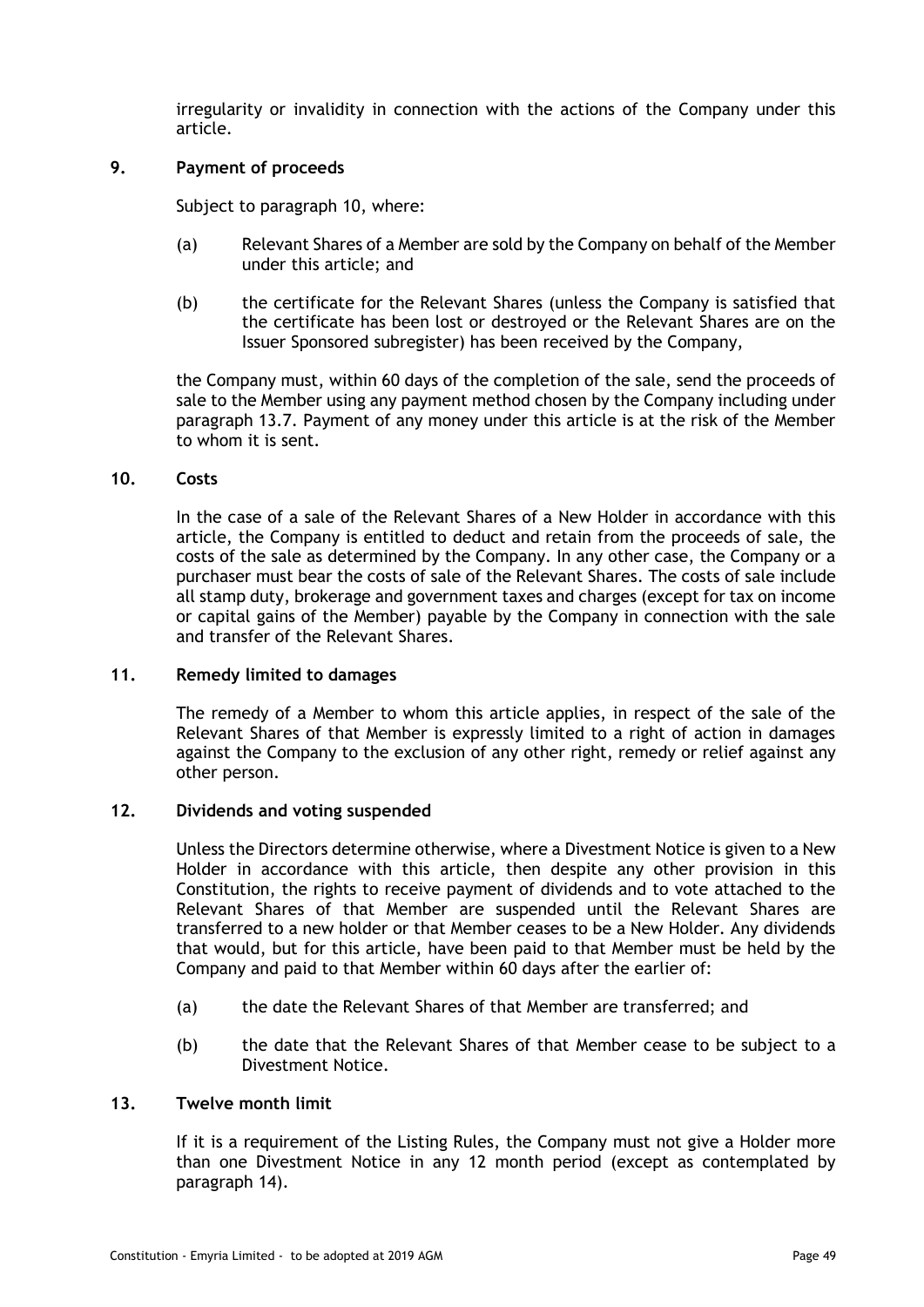# <span id="page-53-0"></span>**14. Effect of a takeover bid**

From the date of the announcement of a takeover bid for the Shares until the close of the offers made under the takeover bid, the Company's powers under this article to sell Relevant Shares of a Member cease. After the close of the offers under the takeover bid, the Company may give a Divestment Notice to a Member who is a Holder or a New Holder, despite paragraph [13](#page-52-1) and the fact that it may be less than 12 months since the Company gave a Divestment Notice to that Member.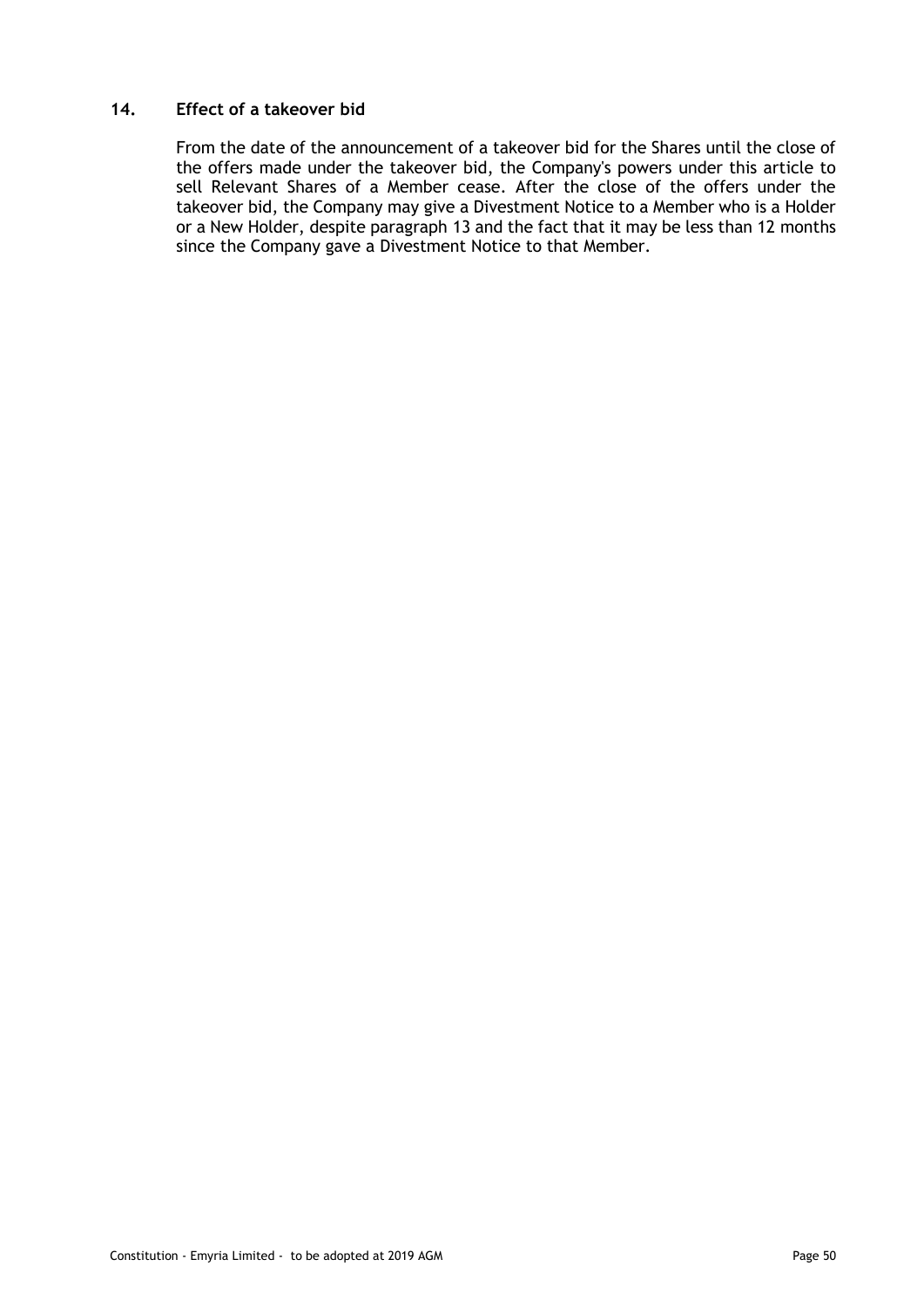# **Schedule 5 – Proportional Takeover Bid Approval**

# <span id="page-54-2"></span><span id="page-54-0"></span>**1. Resolution required for proportional takeover provisions**

Despite articles [4.1,](#page-10-1) [4.2](#page-10-2) and [4.3,](#page-10-3) if offers are made under a proportional takeover bid for securities of the Company in accordance with the Corporations Act:

- (a) this [Schedule](#page-54-0) 5 applies;
- (b) the registration of a transfer giving effect to a takeover contract resulting from acceptance of an offer made under the takeover bid is prohibited unless and until a resolution (an "approving resolution") to approve the bid is passed or taken to be passed in accordance with paragraph [4](#page-55-0) or [5;](#page-55-1) and
- (c) the Directors must ensure that an approving resolution is voted on in accordance with paragraphs [2](#page-54-1) to [3](#page-55-2) before the 14th day before the last day of the bid period.

### <span id="page-54-1"></span>**2. Procedure for resolution**

The Directors may determine whether the approving resolution is voted on:

- (a) at a meeting of persons entitled to vote on the resolution convened and conducted, subject to the provisions of paragraph [3,](#page-55-2) as if it were a general meeting of the Company convened and conducted in accordance with this Constitution and the Corporations Act with such modifications as the Directors determine the circumstances require; or
- (b) by means of a postal ballot conducted in accordance with the following procedure:
	- (i) a notice of postal ballot and ballot paper must be sent to all persons entitled to vote on the resolution not less than 14 days before the date specified in the notice for closing of the postal ballot, or such lesser period as the Directors determine the circumstances require;
	- (ii) the non-receipt of a notice of postal ballot or ballot paper by, or the accidental omission to give a notice of postal ballot or ballot paper to, a person entitled to receive them does not invalidate the postal ballot or any resolution passed under the postal ballot;
	- (iii) the notice of postal ballot must contain the text of the resolution and the date for closing of the ballot and may contain any other information the Directors consider appropriate;
	- (iv) each ballot paper must specify the name of the person entitled to vote;
	- (v) a postal ballot is only valid if the ballot paper is duly completed and:
		- (A) if the person entitled to vote is an individual, signed by the individual or a duly authorised attorney; or
		- (B) if the person entitled to vote is a corporation, executed under seal or as permitted by the Corporations Act or under the hand of a duly authorised officer or duly authorised attorney;